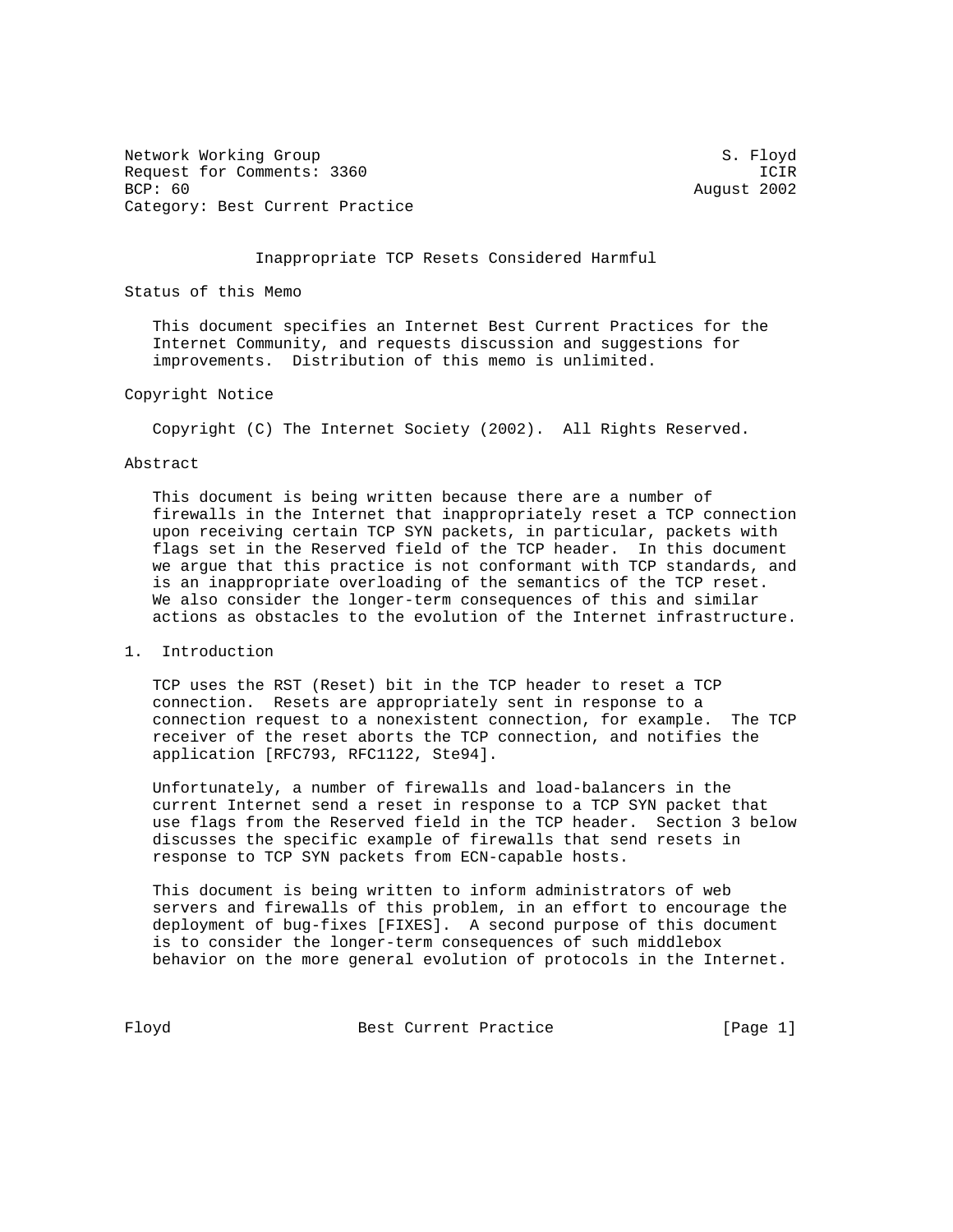2. The history of TCP resets.

 This section gives a brief history of the use of the TCP reset in the TCP standards, and argues that sending a reset in response to a SYN packet that uses bits from the Reserved field of the TCP header is non-compliant behavior.

 RFC 793 contained the original specification of TCP in September, 1981 [RFC793]. This document defined the RST bit in the TCP header, and explained that reset was devised to prevent old duplicate connection initiations from causing confusion in TCP's three-way handshake. The reset is also used when a host receives data for a TCP connection that no longer exists.

RFC 793 states the following, in Section 5:

 "As a general rule, reset (RST) must be sent whenever a segment arrives which apparently is not intended for the current connection. A reset must not be sent if it is not clear that this is the case."

 RFC 1122 "amends, corrects, and supplements" RFC 793. RFC 1122 says nothing specific about sending resets, or not sending resets, in response to flags in the TCP Reserved field.

 Thus, there is nothing in RFC 793 or RFC 1122 that suggests that it is acceptable to send a reset simply because a SYN packet uses Reserved flags in the TCP header, and RFC 793 explicitly forbids sending a reset for this reason.

 RFC 793 and RFC 1122 both include Jon Postel's famous robustness principle, also from RFC 791: "Be liberal in what you accept, and conservative in what you send." RFC 1122 reiterates that this robustness principle "is particularly important in the Internet layer, where one misbehaving host can deny Internet service to many other hosts." The discussion of the robustness principle in RFC 1122 also states that "adaptability to change must be designed into all levels of Internet host software". The principle "be liberal in what you accept" doesn't carry over in a clear way (if at all) to the world of firewalls, but the issue of "adaptability to change" is crucial nevertheless. The challenge is to protect legitimate security interests without completely blocking the ability of the Internet to evolve to support new applications, protocols, and functionality.

Floyd Best Current Practice [Page 2]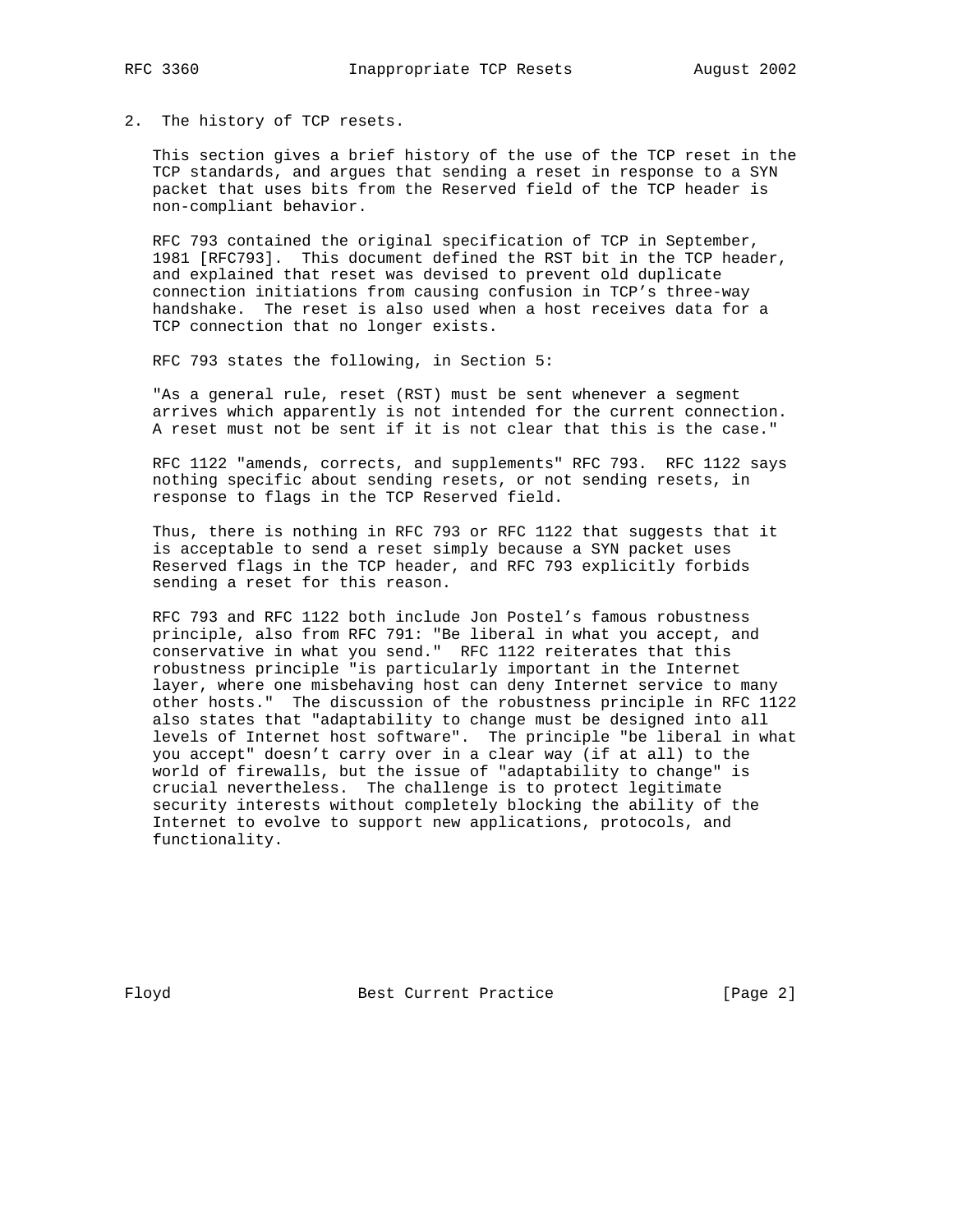# 2.1. The TCP Reserved Field

 RFC 793 says that the Reserved field in the TCP header is reserved for future use, and must be zero. A rephrasing more consistent with the rest of the document would have been to say that the Reserved field should be zero when sent and ignored when received, unless specified otherwise by future standards actions. However, the phrasing in RFC 793 does not permit sending resets in response to TCP packets with a non-zero Reserved field, as is explained in the section above.

## 2.2. Behavior of and Requirements for Internet Firewalls

 RFC 2979 on the Behavior of and Requirements for Internet Firewalls [RFC2979], an Informational RFC, contains the following:

 "Applications have to continue to work properly in the presence of firewalls. This translates into the following transparency rule: The introduction of a firewall and any associated tunneling or access negotiation facilities MUST NOT cause unintended failures of legitimate and standards-compliant usage that would work were the firewall not present."

 "A necessary corollary to this requirement is that when such failures do occur it is incumbent on the firewall and associated software to address the problem: Changes to either implementations of existing standard protocols or the protocols themselves MUST NOT be necessary."

 "Note that this requirement only applies to legitimate protocol usage and gratuitous failures -- a firewall is entitled to block any sort of access that a site deems illegitimate, regardless of whether or not the attempted access is standards-compliant."

 We would note that RFC 2979 is an Informational RFC. RFC 2026 on Internet Standards Process says the following in Section 4.2.2: "An 'Informational' specification is published for the general information of the Internet community, and does not represent an Internet community consensus or recommendation" [RFC2026].

2.3. Sending Resets as a Congestion Control Mechanism

 Some firewalls and hosts send resets in response to SYN packets as a congestion control mechanism, for example, when their listen queues are full. These resets are sent without regard to the contents of the TCP Reserved field. Possibly in response to the use of resets as

Floyd Best Current Practice [Page 3]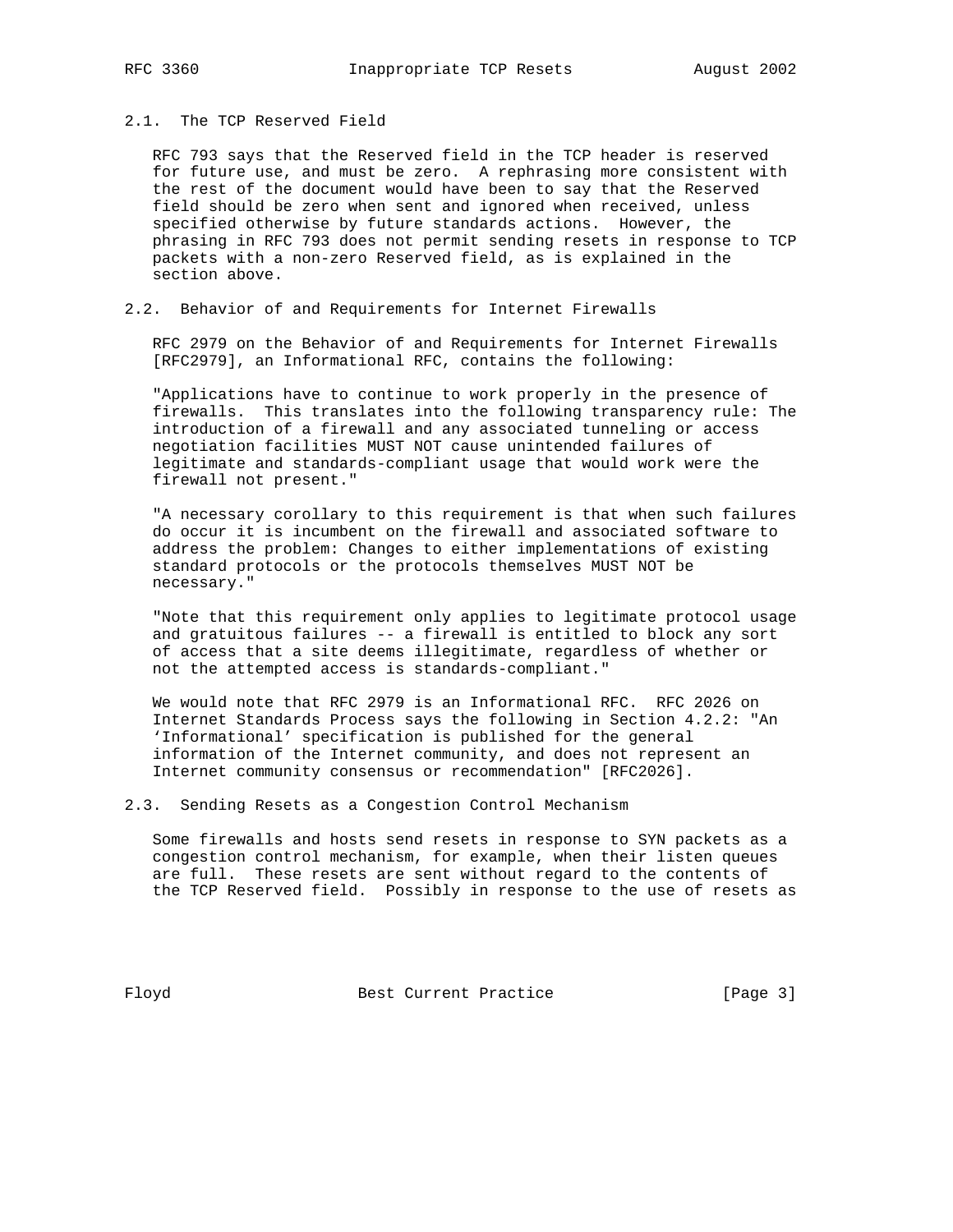a congestion control mechanism, several popular TCP implementations immediately resend a SYN packet in response to a reset, up to four times.

 We would recommend that the TCP reset not be used as a congestion control mechanism, because this overloads the semantics of the reset message, and inevitably leads to more aggressive behavior from TCP implementations in response to a reset. We would suggest that simply dropping the SYN packet is the most effective response to congestion. The TCP sender will retransmit the SYN packet, using the default value for the Retransmission Timeout (RTO), backing-off the retransmit timer after each retransmit.

2.4. Resets in Response to Changes in the Precedence Field

RFC 793 includes the following in Section 5:

 "If an incoming segment has a security level, or compartment, or precedence which does not exactly match the level, and compartment, and precedence requested for the connection, a reset is sent and connection goes to the CLOSED state."

 The "precedence" refers to the (old) Precedence field in the (old) ToS field in the IP header. The "security" and "compartment" refer to the obsolete IP Security option. When it was written, this was consistent with the guideline elsewhere in RFC 793 that resets should only be sent when a segment arrives which apparently is not intended for the current connection.

 RFC 2873 on "TCP Processing of the IPv4 Precedence Field" discusses specific problems raised by the sending of resets when the precedence field has changed [RFC2873]. RFC 2873, currently a Proposed Standard, specifies that TCP must ignore the precedence of all received segments, and must not send a reset in response to changes in the precedence field. We discuss this here to clarify that this issue never permitted the sending of a reset in response to a segment with a non-zero TCP Reserved field.

2.5. Resets in Response to Illegal Option Lengths

 RFC 1122 says the following in Section 4.2.2.5 about TCP options [RFC1122]:

 "A TCP MUST be able to receive a TCP option in any segment. A TCP MUST ignore without error any TCP option it does not implement, assuming that the option has a length field (all TCP options defined

Floyd Best Current Practice [Page 4]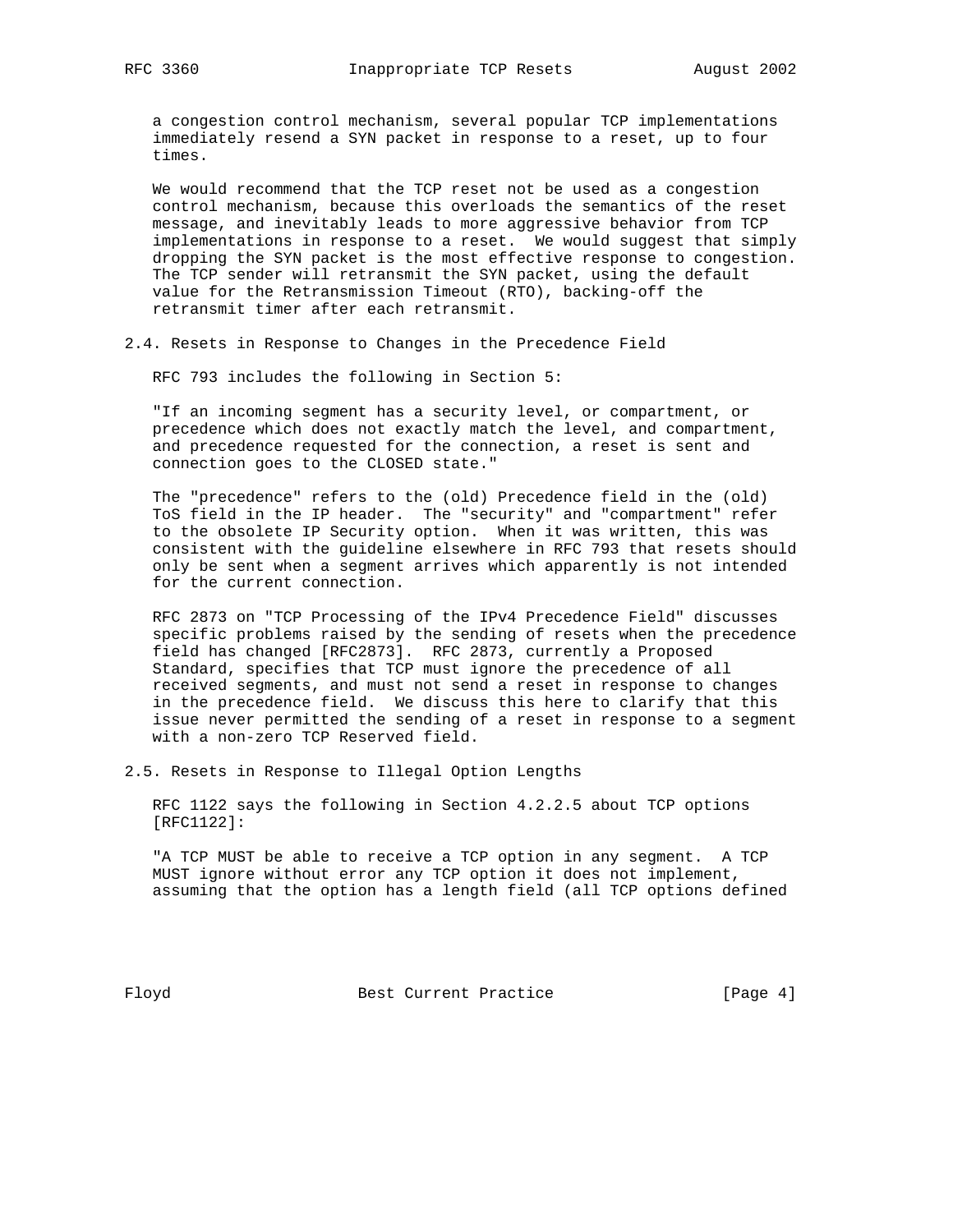in the future will have length fields). TCP MUST be prepared to handle an illegal option length (e.g., zero) without crashing; a suggested procedure is to reset the connection and log the reason."

 This makes sense, as a TCP receiver is unable to interpret the rest of the data on a segment that has a TCP option with an illegal option length. Again, we discuss this here to clarify that this issue never permitted the sending of a reset in response to a segment with a non-zero TCP Reserved field.

3. The Specific Example of ECN

 This section has a brief explanation of ECN (Explicit Congestion Notification) in general, and the ECN-setup SYN packet in particular.

 The Internet is based on end-to-end congestion control, and historically the Internet has used packet drops as the only method for routers to indicate congestion to the end nodes. ECN is a recent addition to the IP architecture to allow routers to set a bit in the IP packet header to inform end-nodes of congestion, instead of dropping the packet. ECN requires the cooperation of the transport end-nodes.

 The ECN specification, RFC 2481, was an Experimental RFC from January 1999 until June 2001, when a revised document [RFC3168] was approved as Proposed Standard. More information about ECN is available from the ECN Web Page [ECN].

 The use of ECN with TCP requires that both TCP end-nodes have been upgraded to support the use of ECN, and that both end-nodes agree to use ECN with this particular TCP connection. This negotiation of ECN support between the two TCP end-nodes uses two flags that have been allocated from the Reserved field in the TCP header [RFC2481].

|  |                 |  |                                                                                   | 0 1 2 3 4 5 6 7 8 9 10 11 12 13 14 15 |  |  |  |  |  |  |                                                                      |  |
|--|-----------------|--|-----------------------------------------------------------------------------------|---------------------------------------|--|--|--|--|--|--|----------------------------------------------------------------------|--|
|  | ' Header Length |  | +---+---+---+---+---+---+---+---+---+---+---+---+---+---+---+---+---+<br>Reserved |                                       |  |  |  |  |  |  | G   K   H   T   N   N                                                |  |
|  |                 |  |                                                                                   |                                       |  |  |  |  |  |  | +---+---+---+---+---+---+---+---+---+---+---+---+---+---+---+---+--- |  |

 Figure 1: The previous definition of bytes 13 and 14 of the TCP header.

Floyd Best Current Practice [Page 5]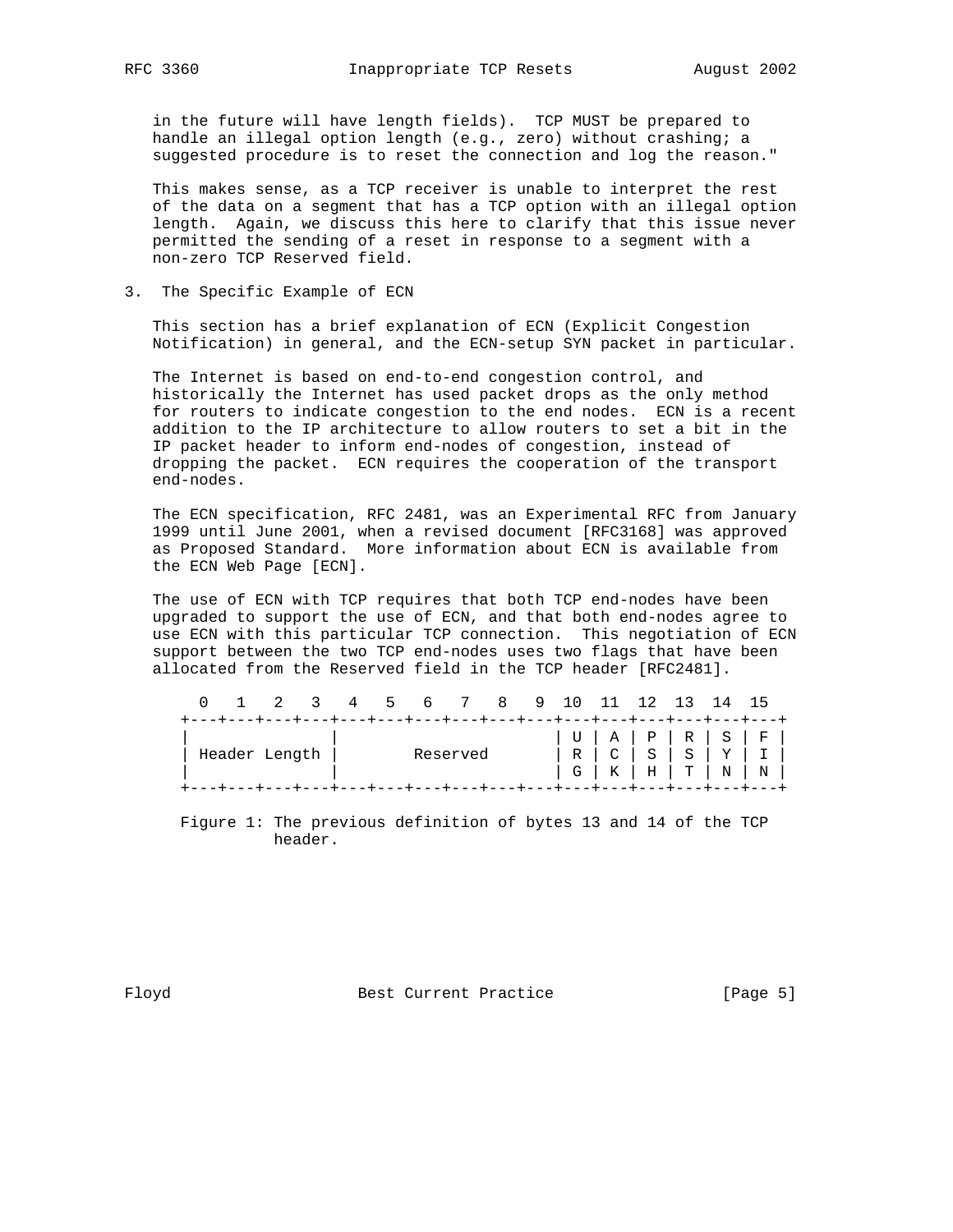|                                                                       |  |  |                                                                          |          |  | 0 1 2 3 4 5 6 7 8 9 10 11 12 13 14 15 |  |  |  |  |                                   |  |
|-----------------------------------------------------------------------|--|--|--------------------------------------------------------------------------|----------|--|---------------------------------------|--|--|--|--|-----------------------------------|--|
|                                                                       |  |  | +---+---+---+---+---+---+---+---+---+---+---+---+---+---+---+---+---+--- |          |  |                                       |  |  |  |  | $C   E   U   A   P   R   S   F  $ |  |
| Header Length                                                         |  |  |                                                                          | Reserved |  |                                       |  |  |  |  |                                   |  |
| +---+---+---+---+---+---+---+---+---+---+---+---+---+---+---+---+---+ |  |  |                                                                          |          |  |                                       |  |  |  |  |                                   |  |

 Figure 2: The current definition of bytes 13 and 14 of the TCP Header, from RFC 3168.

 The two ECN flags in the TCP header are defined from the last two bits in the Reserved field of the TCP header. Bit 9 in the Reserved field of the TCP header is designated as the ECN-Echo flag (ECE), and Bit 8 is designated as the Congestion Window Reduced (CWR) flag. To negotiate ECN usage, the TCP sender sends an "ECN-setup SYN packet", a TCP SYN packet with the ECE and CWR flags set. If the TCP host at the other end wishes to use ECN for this connection, then it sends an "ECN-setup SYN-ACK packet", a TCP SYN packet with the ECE flag set and the CWR flag not set. Otherwise, the TCP host at the other end returns a SYN-ACK packet with neither the ECE nor the CWR flag set.

 So now back to TCP resets. When a TCP host negotiating ECN sends an ECN-setup SYN packet, an old TCP implementation is expected to ignore those flags in the Reserved field, and to send a plain SYN-ACK packet in response. However, there are some broken firewalls and load balancers in the Internet that instead respond to an ECN-setup SYN packet with a reset. Following the deployment of ECN-enabled end nodes, there were widespread complaints that ECN-capable hosts could not access a number of websites [Kelson00]. This has been investigated by the Linux community, and by the TBIT project [TBIT] in data taken from September, 2000, up to March, 2002, and has been discussed in an article in Enterprise Linux Today [Cou01]. Some of the offending equipment has been identified, and a web page [FIXES] contains a list of non-compliant products and the fixes posted by the vendors. In March 2002, six months after ECN was approved as Proposed Standard, ECN-setup SYN packets were answered by a reset from 203 of the 12,364 web sites tested, and ECN-setup SYN packets were dropped for 420 of the web sites. Installing software that blocks packets using flags in TCP's Reserved field is considerably easier than uninstalling that software later on.

3.1. ECN: The Work-Around.

 A work-around for maintaining connectivity in the face of the broken equipment was described in [Floyd00], and has been specified in RFC 3168 as a procedure that may be included in TCP implementations. We describe this work-around briefly below.

Floyd Best Current Practice [Page 6]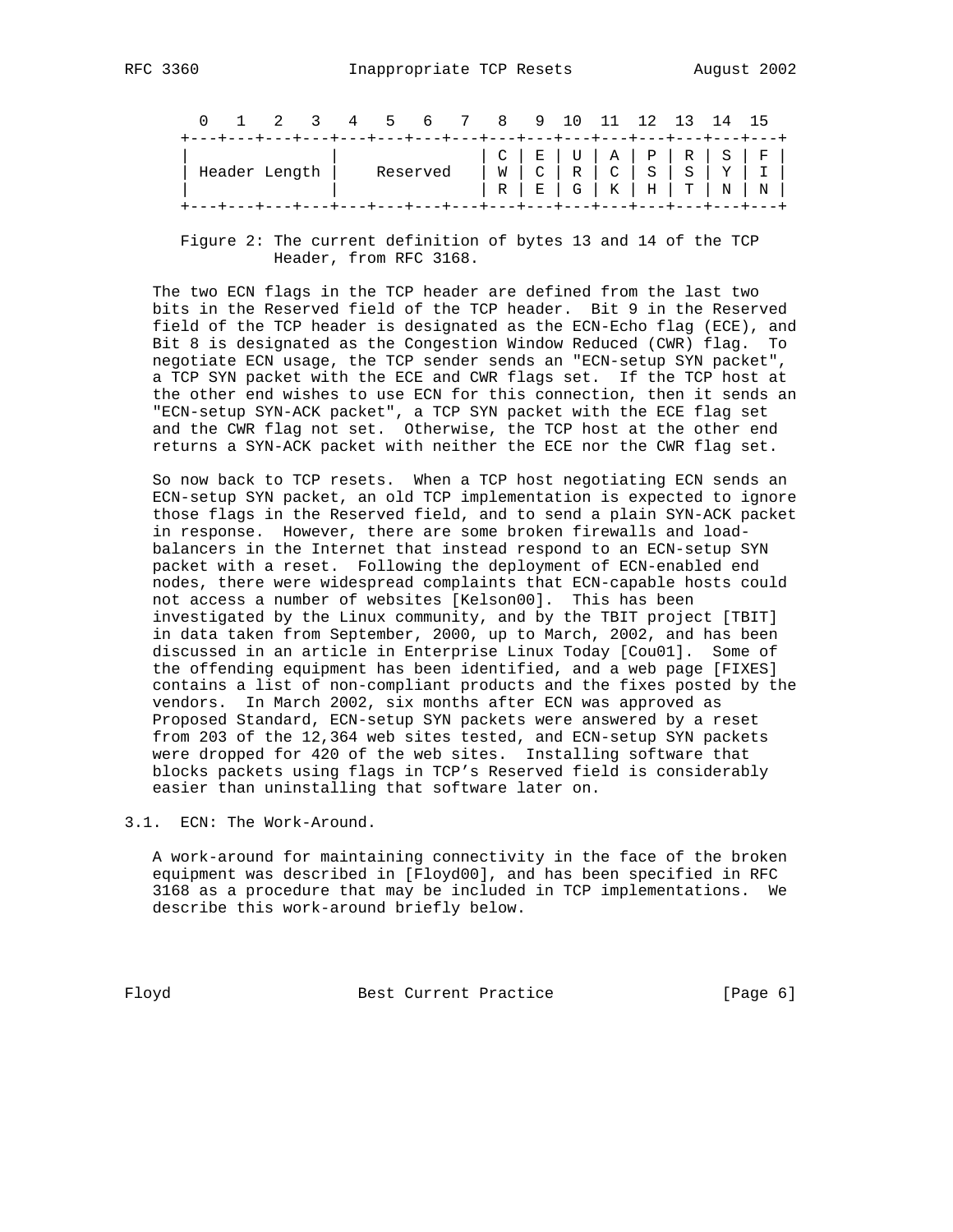To provide robust connectivity even in the presence of faulty equipment, a TCP host that receives a reset in response to the transmission of an ECN-setup SYN packet may resend the SYN with CWR and ECE cleared. This would result in a TCP connection being established without using ECN. This also has the unfortunate result of the ECN-capable TCP host not responding properly to the first valid reset. If a second reset is sent in response to the second SYN, which had CWR and ECE cleared, then the TCP host should respond properly by aborting the connection.

 Similarly, a host that receives no reply to an ECN-setup SYN within the normal SYN retransmission timeout interval may resend the SYN and any subsequent SYN retransmissions with CWR and ECE cleared. To overcome normal packet loss that results in the original SYN being lost, the originating host may retransmit one or more ECN-setup SYN packets before giving up and retransmitting the SYN with the CWR and ECE bits cleared.

 Some TCP implementors have so far decided not to deploy these workarounds, for the following reasons:

- \* The work-arounds would result in ECN-capable hosts not responding properly to the first valid reset received in response to a SYN packet.
- \* The work-arounds would limit ECN functionality in environments without broken equipment, by disabling ECN where the first SYN or SYN-ACK packet was dropped in the network.
- \* The work-arounds in many cases would involve a delay of six seconds or more before connectivity is established with the remote server, in the case of broken equipment that drops ECN-setup SYN packets. By accommodating this broken equipment, the work-arounds have been judged as implicitly accepting both this delay and the broken equipment that would be causing this delay.

 One possibility would be for such work-arounds to be configurable by the user.

 One unavoidable consequence of the work-around of resending a modified SYN packet in response to a reset is to further erode the semantics of the TCP reset. Thus, when a box sends a reset, the TCP host receiving that reset does not know if the reset was sent simply because of the ECN-related flags in the TCP header, or because of some more fundamental problem. Therefore, the TCP host resends the TCP SYN packet without the ECN-related flags in the TCP header. The ultimate consequence of this absence of clear communications from the middlebox to the end-nodes could be an extended spiral of

Floyd Best Current Practice [Page 7]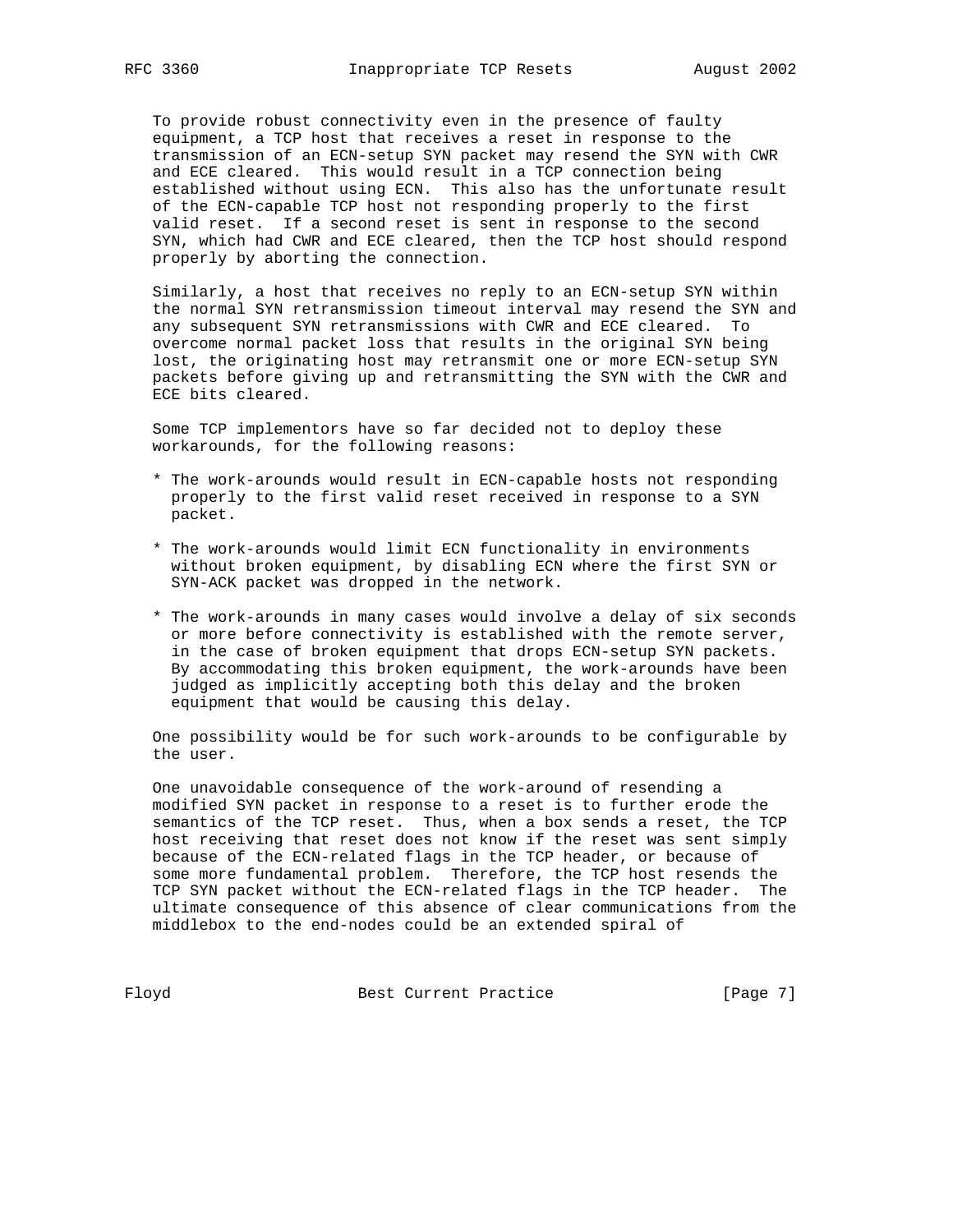communications specified for transport protocols, as end nodes attempt to sacrifice as little functionality as possible in the process of determining which packets will and will not be forwarded to the other end. This is discussed in more detail in Section 6.1 below.

4. On Combating Obstacles to the Proper Evolution of the Internet Infrastructure

 One of the reasons that this issue of inappropriate resets is important (to me) is that it has complicated the deployment of ECN in the Internet (though it has fortunately not blocked the deployment completely). It has also added an unnecessary obstacle to the future effectiveness of ECN.

 However, a second, more general reason why this issue is important is that the presence of equipment in the Internet that rejects valid TCP packets limits the future evolution of TCP, completely aside from the issue of ECN. That is, the widespread deployment of equipment that rejects TCP packets that use Reserved flags in the TCP header could effectively prevent the deployment of new mechanisms that use any of these Reserved flags. It doesn't matter if these new mechanisms have the protection of Experimental or Proposed Standard status from the IETF, because the broken equipment in the Internet does not stop to look up the current status of the protocols before rejecting the packets. TCP is good, and useful, but it would be a pity for the deployment of broken equipment in the Internet to result in the "freezing" of TCP in its current state, without the ability to use the Reserved flags in the future evolution of TCP.

 In the specific case of middleboxes that block TCP SYN packets attempting to negotiate ECN, the work-around described in Section 3.1 is sufficient to ensure that end-nodes could still establish connectivity. However, there are likely to be additional uses of the TCP Reserved Field standardized in the next year or two, and these additional uses might not coexist quite as successfully with middleboxes that send resets. Consider the difficulties that could result if a path changes in the middle of a connection's lifetime, and the middleboxes on the old and new paths have different policies about exactly which flags in the TCP Reserved field they would and would not block.

 Taking the wider view, the existence of web servers or firewalls that send inappropriate resets is only one example of functionality in the Internet that restricts the future evolution of the Internet. The impact of all of these small restrictions taken together presents a considerable obstacle to the development of the Internet architecture.

Floyd Best Current Practice [Page 8]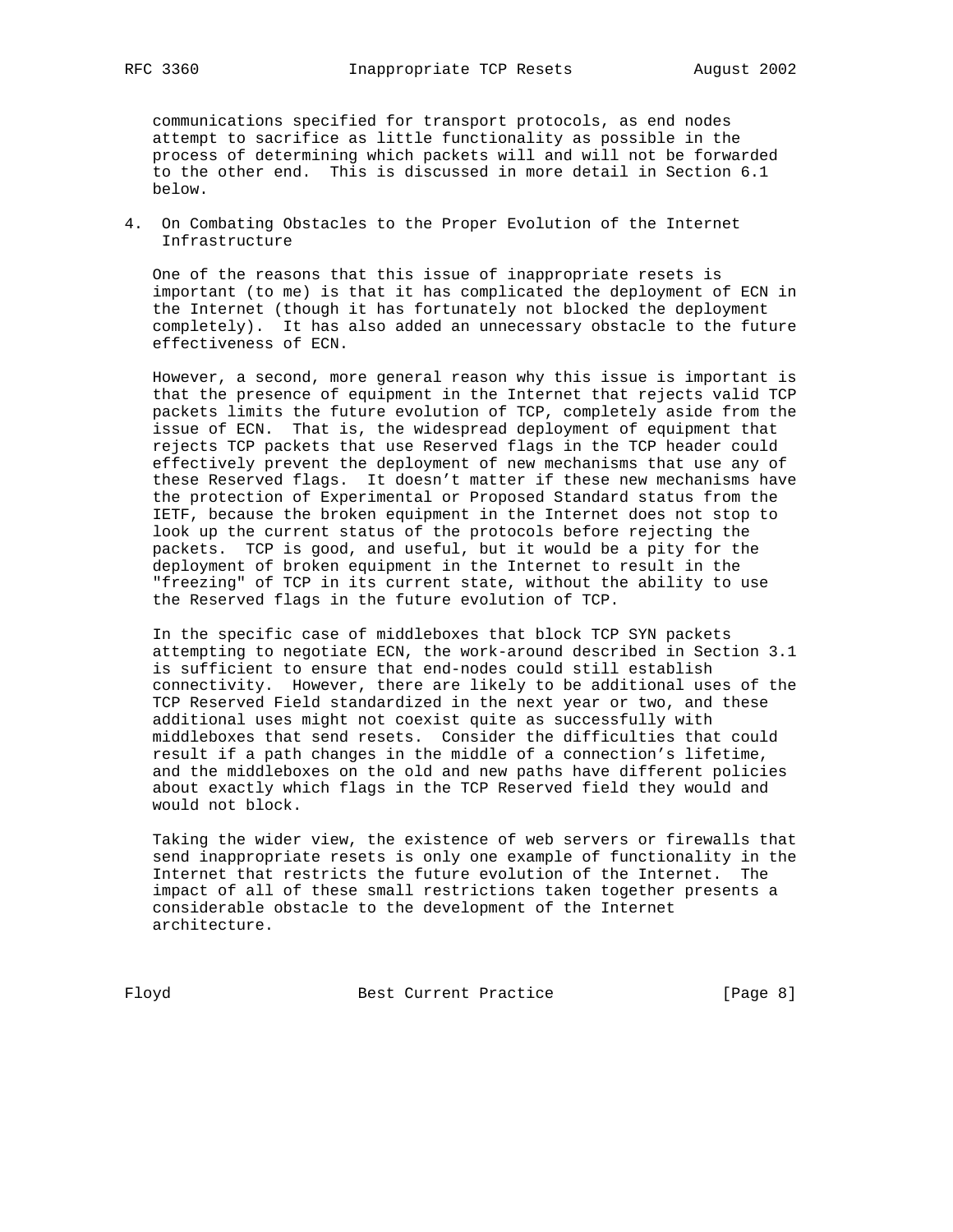## 5. Issues for Transport Protocols

 One lesson for designers of transport protocols is that transport protocols will have to protect themselves from the unknown and seemingly arbitrary actions of firewalls, normalizers, and other middleboxes in the network. For the moment, for TCP, this means sending a non-ECN-setup SYN when a reset is received in response to an ECN-setup SYN packet. Defensive actions on the side of transport protocols could include using Reserved flags in the SYN packet before using them in data traffic, to protect against middleboxes that block packets using those flags. It is possible that transport protocols will also have to add additional checks during the course of the connection lifetime to check for interference from middleboxes along the path.

 The ECN standards document, RFC 3168, contains an extensive discussion in Section 18 on "Possible Changes to the ECN Field in the Network", but includes the following about possible changes to the TCP header:

 "This document does not consider potential dangers introduced by changes in the transport header within the network. We note that when IPsec is used, the transport header is protected both in tunnel and transport modes [ESP, AH]."

 With the current modification of transport-level headers in the network by firewalls (as discussed below in Section 6.2), future protocol designers might no longer have the luxury of ignoring the possible impact of changes to the transport header within the network.

 Transport protocols will also have to respond in some fashion to an ICMP code of "Communication Administratively Prohibited" if middleboxes start to use this form of the ICMP Destination Unreachable message to indicate that the packet is using functionality not allowed [RFC1812].

6. Issues for Middleboxes

 Given that some middleboxes are going to drop some packets because they use functionality not allowed by the middlebox, the larger issue remains of how middleboxes should communicate the reason for this action to the end-nodes, if at all. One suggestion, for consideration in more depth in a separate document, would be that firewalls send an ICMP Destination Unreachable message with the code "Communication Administratively Prohibited" [B01].

Floyd Best Current Practice [Page 9]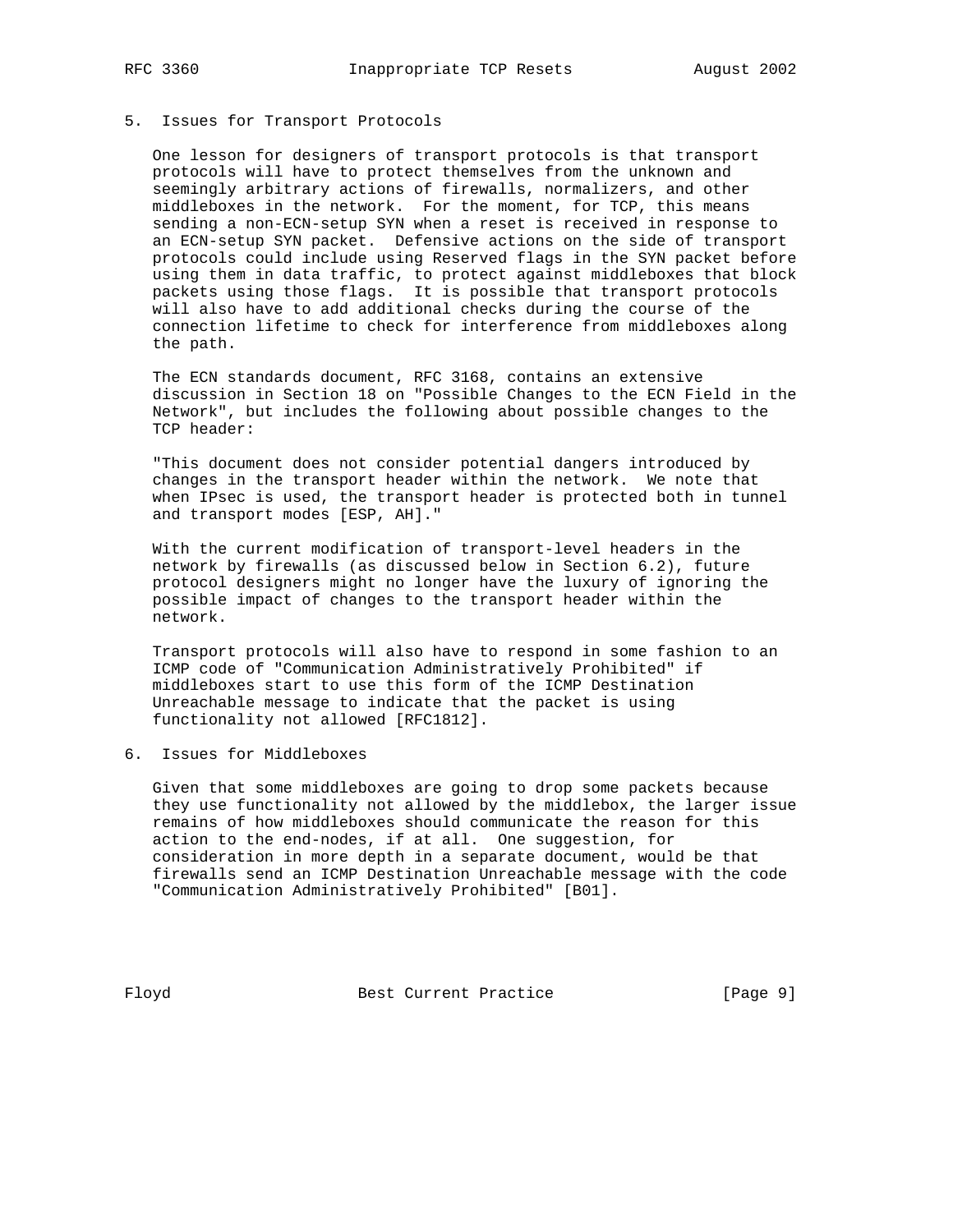We acknowledge that this is not an ideal solution, for several reasons. First, middleboxes along the reverse path might block these ICMP messages. Second, some firewall operators object to explicit communication because it reveals too much information about security policies. And third, the response of transport protocols to such an ICMP message is not yet specified.

 However, an ICMP "Administratively Prohibited" message could be a reasonable addition, for firewalls willing to use explicit communication. One possibility, again to be explored in a separate document, would be for the ICMP "Administratively Prohibited" message to be modified to convey additional information to the end host.

 We would note that this document does not consider middleboxes that block complete transport protocols. We also note that this document is not addressing firewalls that send resets in response to a TCP SYN packet to a firewalled-off TCP port. Such a use of resets seems consistent with the semantics of TCP reset. This document is only considering the problems caused by middleboxes that block specific packets within a transport protocol when other packets from that transport protocol are forwarded by the middlebox unaltered.

 One complication is that once a mechanism is installed in a firewall to block a particular functionality, it can take considerable effort for network administrators to "un-install" that block. It has been suggested that tweakable settings on firewalls could make recovery from future incidents less painful all around. Again, because this document does not address more general issues about firewalls, the issue of greater firewall flexibility, and the attendant possible security risks, belongs in a separate document.

## 6.1. Current Choices for Firewalls

 Given a firewall that has decided to drop TCP packets that use reserved bits in the TCP header, one question is whether the firewall should also send a Reset, in order to prevent the TCP connection from consuming unnecessary resources at the TCP sender waiting for the retransmit timeout. We would argue that whether or not the firewall feels compelled to drop the TCP packet, it is not appropriate to send a TCP reset. Sending a TCP reset in response to prohibited functionality would continue the current overloading of the semantics of the TCP reset in a way that could be counterproductive all around.

 As an example, Section 2.3 has already observed that some firewalls send resets in response to TCP SYN packets as a congestion control mechanism. Possibly in response to this (or perhaps in response to something else), some popular TCP implementations immediately resend a SYN packet in response to a reset, up to four times. Other TCP

Floyd Best Current Practice [Page 10]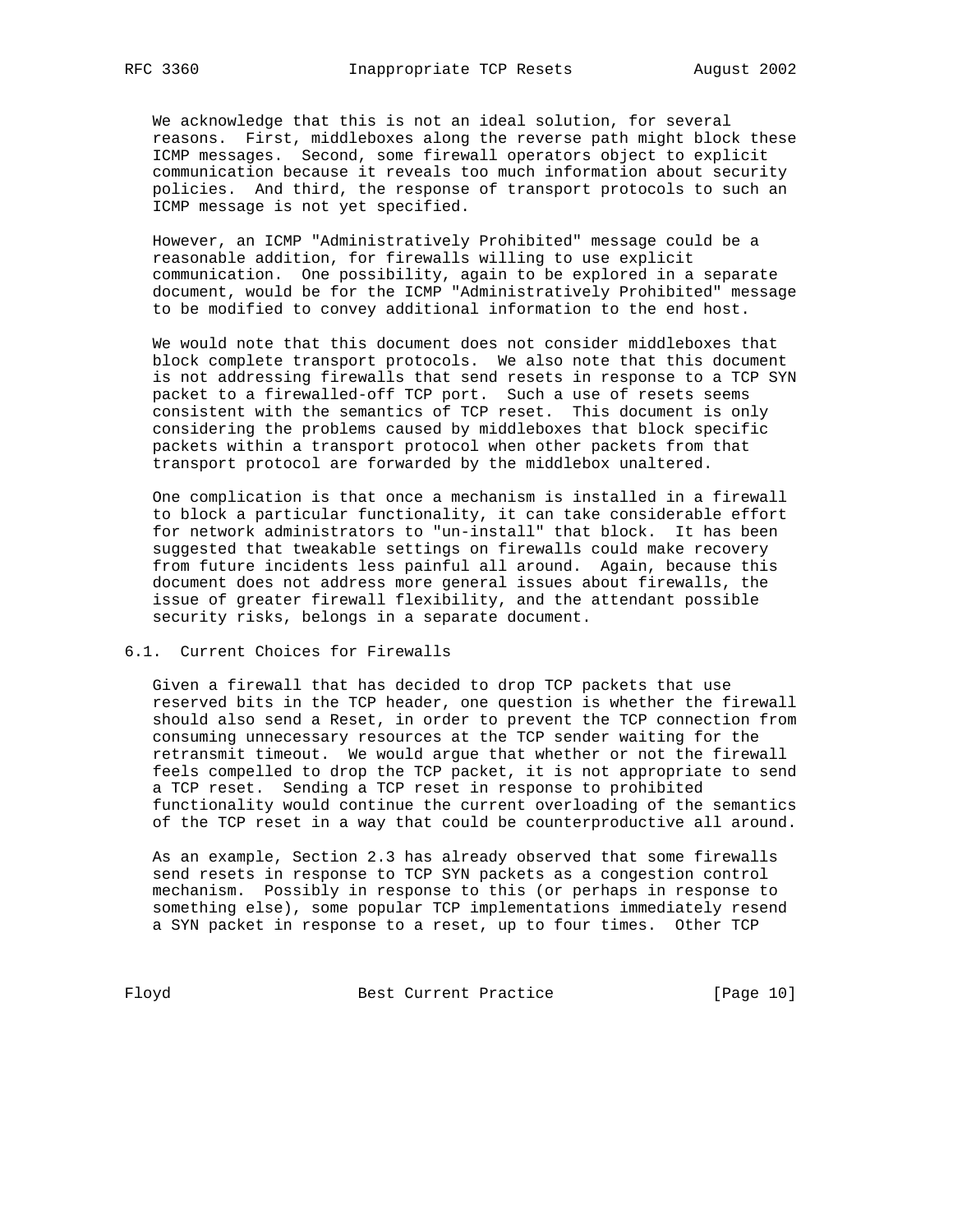implementations, in conformance to the standards, don't resend SYN packets after receiving a reset. The more aggressive TCP implementations increase congestion for others, but also increase their own chances of eventually getting through. Giving these fluid semantics for the TCP reset, one might expect more TCP implementations to start resending SYN packets in response to a reset, completely apart from any issues having to do with ECN. Obviously, this weakens the effectiveness of the reset when used for its original purpose, of responding to TCP packets that apparently are not intended for the current connection.

 If we add to this mix the use of the TCP reset by firewalls in response to TCP packets using reserved bits in the TCP header, this muddies the waters further. Because TCP resets could be sent due to congestion, or to prohibited functionality, or because a packet was received from a previous TCP connection, TCP implementations (or, more properly, TCP implementors) would now have an incentive to be even more persistent in resending SYN packets in response to TCP resets. In addition to the incentive mentioned above of resending TCP SYN packets to increase one's odds of eventually getting through in a time of congestion, the TCP reset might have been due to prohibited functionality instead of congestion, so the TCP implementation might resend SYN packets in different forms to determine exactly which functionality is being prohibited. Such a continual changing of the semantics of the TCP reset could be expected to lead to a continued escalation of measures and countermeasures between firewalls and end-hosts, with little productive benefit to either side.

 It could be argued that \*dropping\* the TCP SYN packet due to the use of prohibited functionality leads to overloading of the semantics of a packet drop, in the same way that the reset leads to overloading the semantics of a reset. This is true; from the viewpoint of end system response to messages with overloaded semantics, it would be preferable to have an explicit indication about prohibited functionality (for those firewalls for some reason willing to use explicit indications). But given a firewall's choice between sending a reset or just dropping the packet, we would argue that just dropping the packet does less damage, in terms of giving an incentive to end-hosts to adopt counter-measures. It is true that just dropping the packet, without sending a reset, results in delay for the TCP connection in resending the SYN packet without the prohibited functionality. However, sending a reset has the undesirable longer term effect of giving an incentive to future TCP implementations to add more baroque combinations of resending SYN packets in response to a reset, because the TCP sender can't tell if the reset is for a standard reason, for congestion, or for the prohibited functionality of option X or reserved bit Y in the TCP header.

Floyd Best Current Practice [Page 11]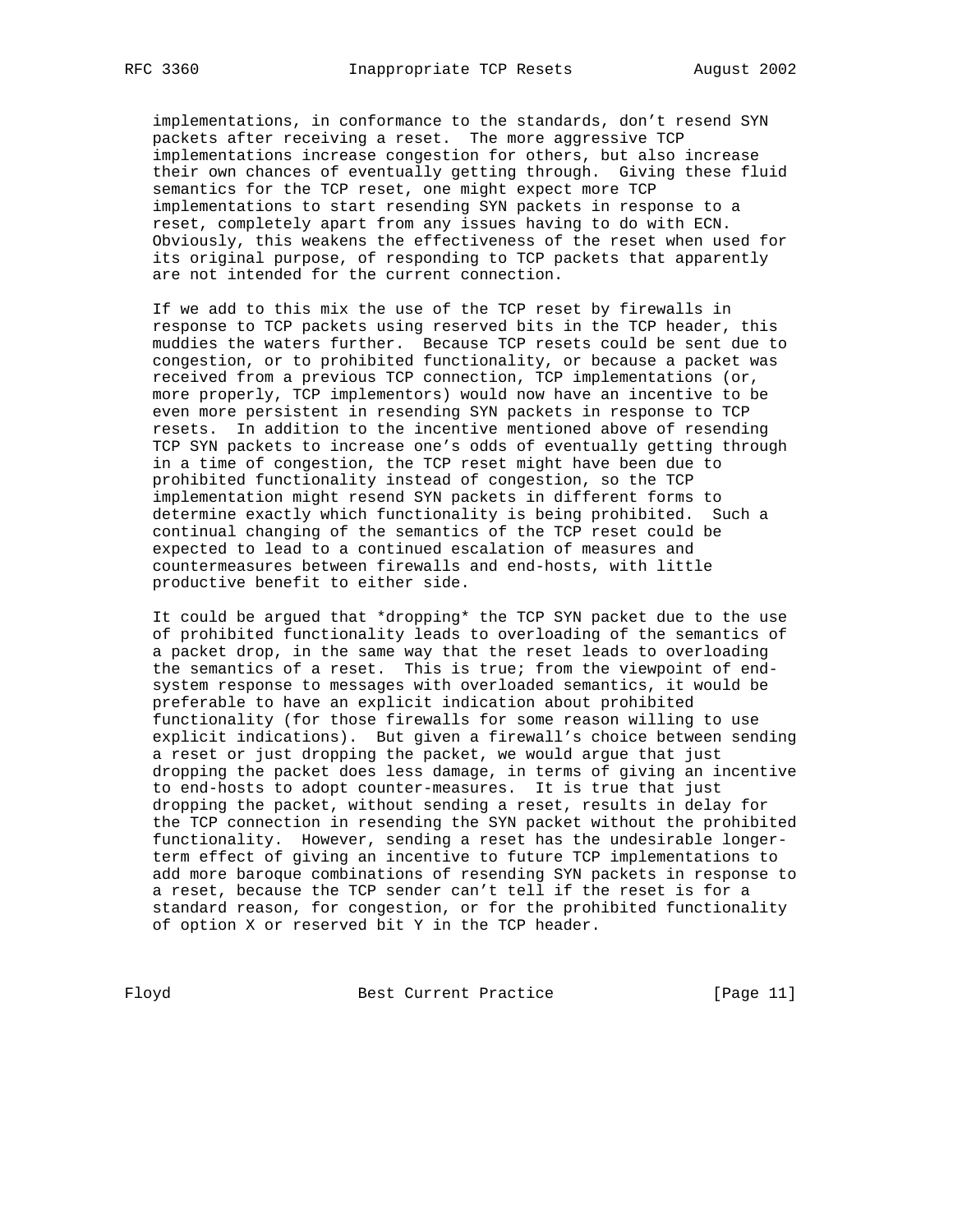6.2. The Complications of Modifying Packet Headers in the Network

 In addition to firewalls that send resets in response to ECN-setup SYN packets and firewalls that drop ECN-setup SYN packets, there also exist firewalls that by default zero the flags in the TCP Reserved field, including the two flags used for ECN. We note that in some cases this could have unintended and undesirable consequences.

 If a firewall zeros the ECN-related flags in the TCP header in the initial SYN packet, then the TCP connection will be set up without using ECN, and the ECN-related flags in the TCP header will be sent zeroed-out in all of the subsequent packets in this connection. This will accomplish the firewall's purpose of blocking ECN, while allowing the TCP connection to proceed efficiently and smoothly without using ECN.

 If for some reason the ECN-related flags in the TCP header aren't zeroed in the initial SYN packet from host A to host B, but the firewall does zero those flags in the responding SYN/ACK packet from host B to host A, the consequence could be to subvert end-to-end congestion control for this connection. The ECN specifications were not written to ensure robust operation in the presence of the arbitrary zeroing of TCP header fields within the network, because it didn't occur to the authors of the protocol at the time that this was a requirement in protocol design.

 Similarly, if the ECN-related flags in the TCP header are not zeroed in either the SYN or the SYN/ACK packet, but the firewall does zero these flags in later packets in that TCP connection, this could also have the unintended consequence of subverting end-to-end congestion control for this connection. The details of these possible interactions are not crucial for this document, and are described in the appendix. However, our conclusion, both for the ECN-related flags in the TCP header and for future uses of the four other bits in the TCP Reserved field, would be that if it is required for firewalls to be able to block the use of a new function being added to a protocol, this is best addressed in the initial design phase by joint cooperation between the firewall community and the protocol designers.

## 7. Conclusions

 Our conclusion is that it is not conformant with current standards for a firewall, load-balancer, or web-server to respond with a reset to a TCP SYN packet simply because the packet uses flags in the TCP Reserved field. More specifically, it is not conformant to respond with a reset to a TCP SYN packet simply because the ECE and CWR flags are set in the IP header. We would urge vendors to make available

Floyd Best Current Practice [Page 12]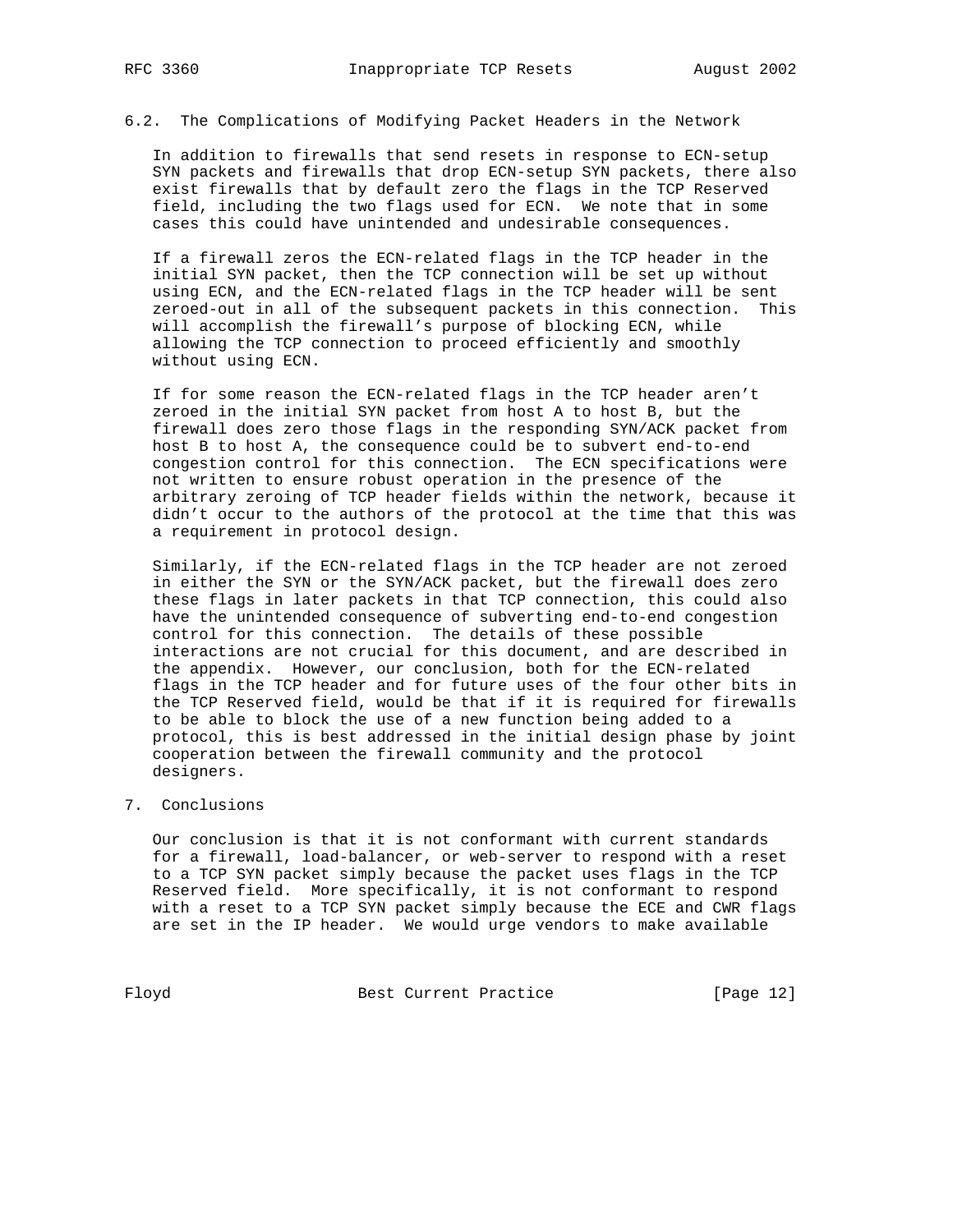fixes for any nonconformant code, and we could urge ISPs and system administrators to deploy these fixes in their web servers and firewalls.

 We don't claim that it violates any standard for middleboxes to arbitrarily drop packets that use flags in the TCP Reserved field, but we would argue that behavior of this kind, without a clear method for informing the end-nodes of the reasons for these actions, could present a significant obstacle to the development of TCP. More work is clearly needed to reconcile the conflicting interests of providing security while at the same time allowing the careful evolution of Internet protocols.

8. Acknowledgements

 This document results from discussions and activity by many people, so I will refrain from trying to acknowledge all of them here. My specific thanks go to Ran Atkinson, Steve Bellovin, Alex Cannara, Dennis Ferguson, Ned Freed, Mark Handley, John Klensin, Allison Mankin, Jitendra Padhye, Vern Paxson, K. K. Ramakrishnan, Jamal Hadi Salim, Pekka Savola, Alex Snoeren, and Dan Wing for feedback on this document, and to the End-to-End Research Group, the IAB, and the IESG for discussion of these issues. I thank Mikael Olsson for numerous rounds of feedback. I also thank the members of the Firewall Wizards mailing list for feedback (generally of disagreement) on an earlier draft of this document.

 Email discussions with a number of people, including Dax Kelson, Alexey Kuznetsov, Kacheong Poon, David Reed, Jamal Hadi-Salim, and Venkat Venkatsubra, have addressed the issues raised by non conformant equipment in the Internet that does not respond to TCP SYN packets with the ECE and CWR flags set. We thank Mark Handley, Jitentra Padhye, and others for discussions on the TCP initialization procedures.

- 9. Normative References
	- [RFC793] Postel, J., "Transmission Control Protocol DARPA Internet Program Protocol Specification", STD 7, RFC 793, September 1981.
	- [RFC1122] Braden, R., "Requirements for Internet Hosts -- Communication Layers", STD 3, RFC 1122, October 1989.
	- [RFC1812] Baker, F., "Requirements for IP Version 4 Routers", RFC 1812, June 1995.

Floyd Best Current Practice [Page 13]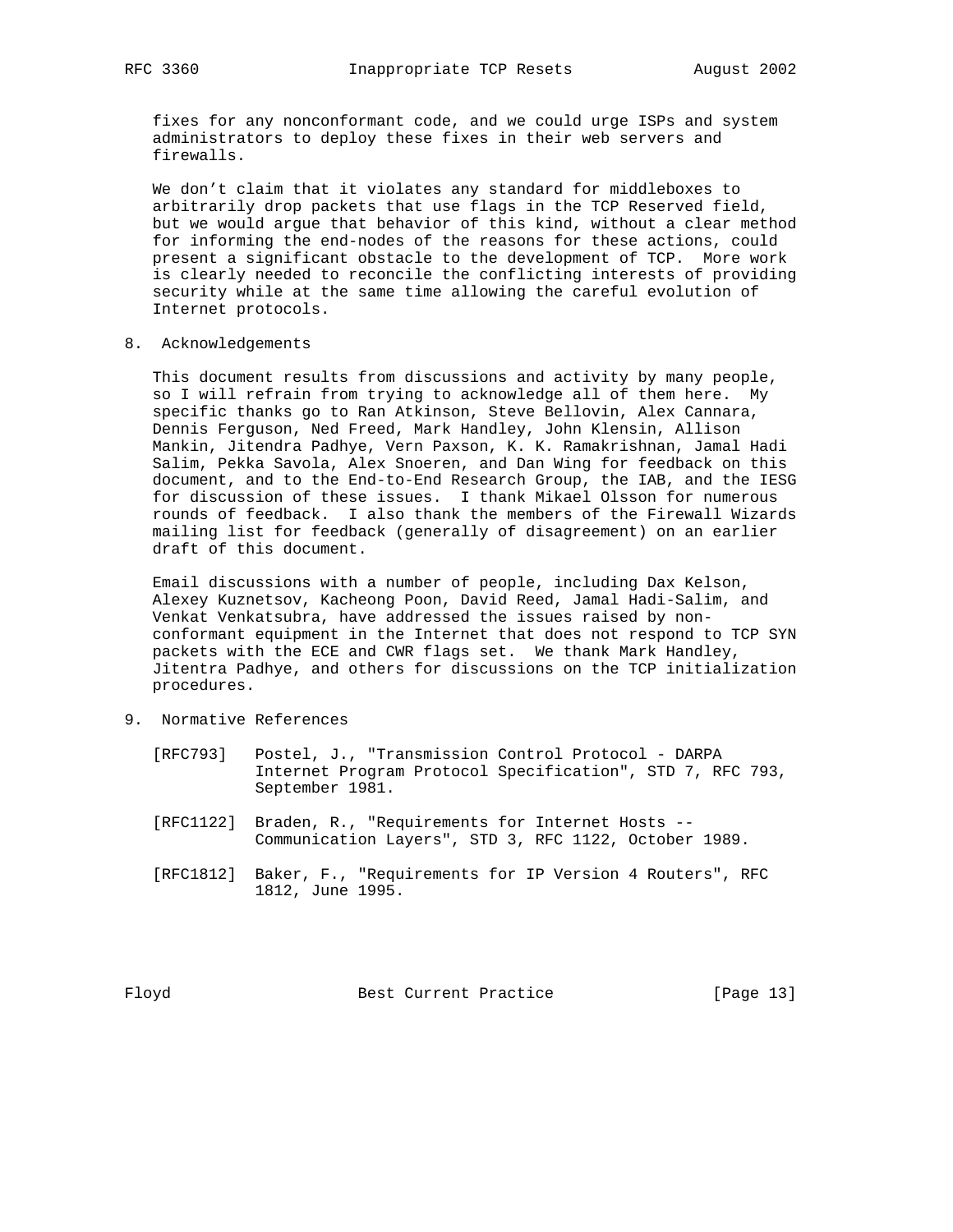- [RFC2026] Bradner, S., "The Internet Standards Process -- Revision 3", BCP 9, RFC 2026, October 1996.
- [RFC2481] Ramakrishnan, K. and S. Floyd, "A Proposal to add Explicit Congestion Notification (ECN) to IP", RFC 2481, January 1999.
- [RFC2873] Xiao, X., Hannan, A., Paxson, V., and E. Crabbe, "TCP Processing of the IPv4 Precedence Field, RFC 2873, June 2000.
- [RFC2979] Freed, N., " Behavior of and Requirements for Internet Firewalls", RFC 2979, October 2000.
- [RFC3168] Ramakrishnan, K., Floyd, S. and D. Black, "The Addition of Explicit Congestion Notification (ECN) to IP", RFC 3168, September 2001.

10. Informative References

- [B01] Bellovin, S., "A "Reason" Field for ICMP "Administratively Prohibited" Messages", Work in Progress.
- [Cou01] Scott Courtney, Why Can't My 2.4 Kernel See Some Web Sites?, Enterprise Linux Today, Apr 17, 2001. URL "http://eltoday.com/article.php3?ltsn=2001-04-17-001-14- PS".
- [ECN] "The ECN Web Page", URL "http://www.icir.org/floyd/ecn.html".
- [FIXES] ECN-under-Linux Unofficial Vendor Support Page, URL "http://gtf.org/garzik/ecn/".
- [Floyd00] Sally Floyd, Negotiating ECN-Capability in a TCP connection, October 2, 2000, email to the end2end-interest mailing list. URL "http://www.icir.org/floyd/papers/ECN.Oct2000.txt".
- [Kelson00] Dax Kelson, note sent to the Linux kernel mailing list, September 10, 2000.
- [QUESO] Toby Miller, Intrusion Detection Level Analysis of Nmap and Queso, August 30, 2000. URL "http://www.securityfocus.com/infocus/1225".

Floyd Best Current Practice [Page 14]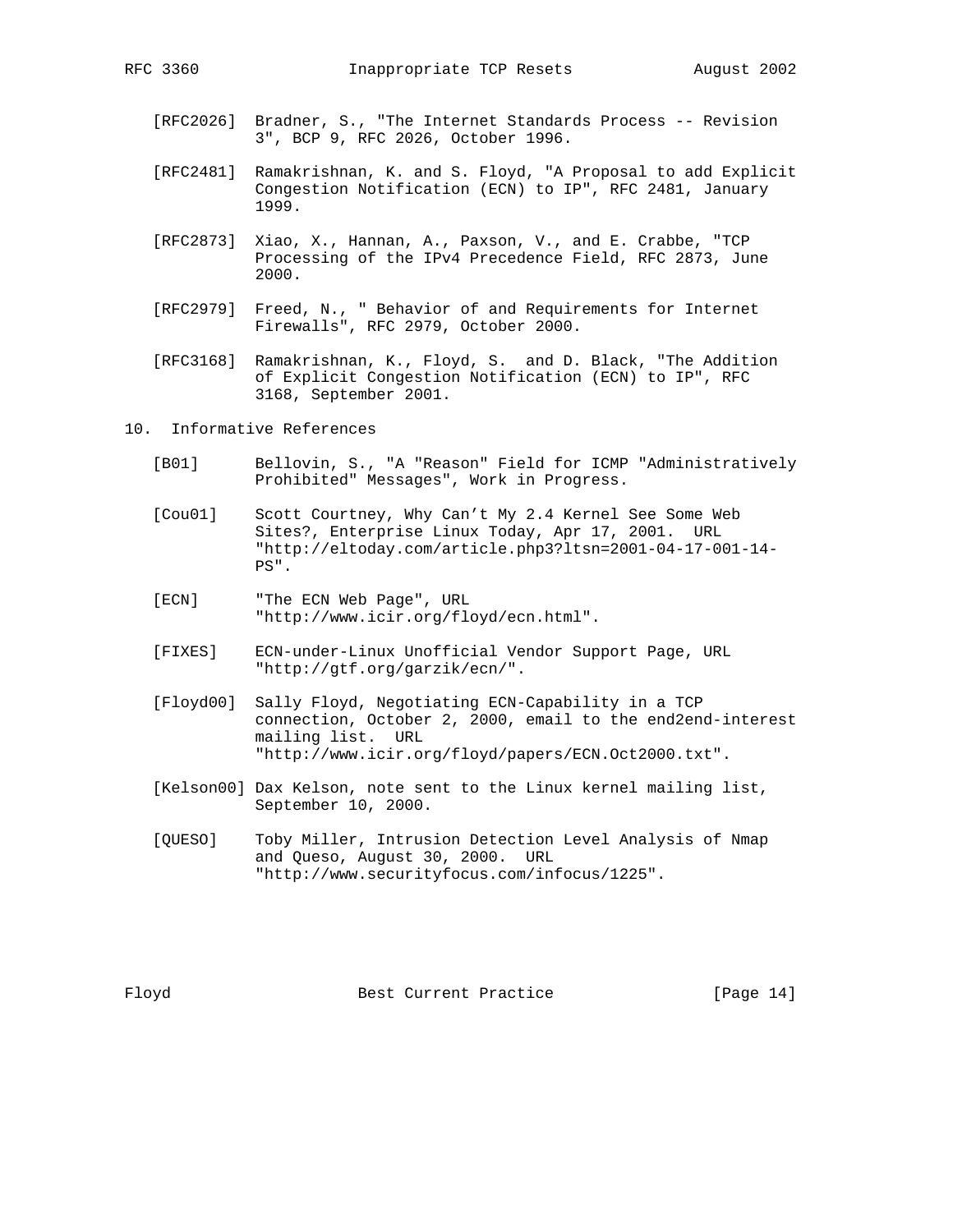- [Ste94] Stevens, W., "TCP/IP Illustrated, Volume 1: The Protocols", Addison-Wesley, 1994.
- [SFO01] FreeBSD ipfw Filtering Evasion Vulnerability, Security Focus Online, January 23, 2001. URL "http://www.securityfocus.com/bid/2293".
- [TBIT] Jitendra Padhye and Sally Floyd, Identifying the TCP Behavior of Web Servers, SIGCOMM, August 2001. URL "http://www.icir.org/tbit/".

## 11. Security Considerations

 One general risk of using Reserved flags in TCP is the risk of providing additional information about the configuration of the host in question. However, TCP is sufficiently loosely specified as it is, with sufficiently many variants and options, that port-scanning tools such as Nmap and Queso do rather well in identifying the configuration of hosts even without the use of Reserved flags.

 The security considerations and all other considerations of a possible ICMP Destination Unreachable message with the code "Communication Administratively Prohibited" will be discussed in a separate document.

 The traditional concern of firewalls is to prevent unauthorized access to systems, to prevent DoS attacks and other attacks from subverting the end-user terminal, and to protect end systems from buggy code. We are aware of one security vulnerability reported from the use of the Reserved flags in the TCP header [SFO01]. A packet filter intended only to let through packets in established connections can let pass a packet not in an established connection if the packet has the ECE flag set in the reserved field. "Exploitation of this vulnerability may allow for unauthorized remote access to otherwise protected services." It is also possible that an implementation of TCP could appear that has buggy code associated with the use of Reserved flags in the TCP header, but we are not aware of any such implementation at the moment.

 Unfortunately, misconceived security concerns are one of the reasons for the problems described in this document in the first place. An August, 2000, article on "Intrusion Detection Level Analysis of Nmap and Queso" described the port-scanning tool Queso as sending SYN packets with the last two Reserved bits in the TCP header set, and said the following: "[QUESO] is easy to identify, if you see [these two Reserved bits and the SYN bit] set in the 13th byte of the TCP header, you know that someone has malicious intentions for your network." As is documented on the TBIT Web Page, the middleboxes

Floyd Best Current Practice [Page 15]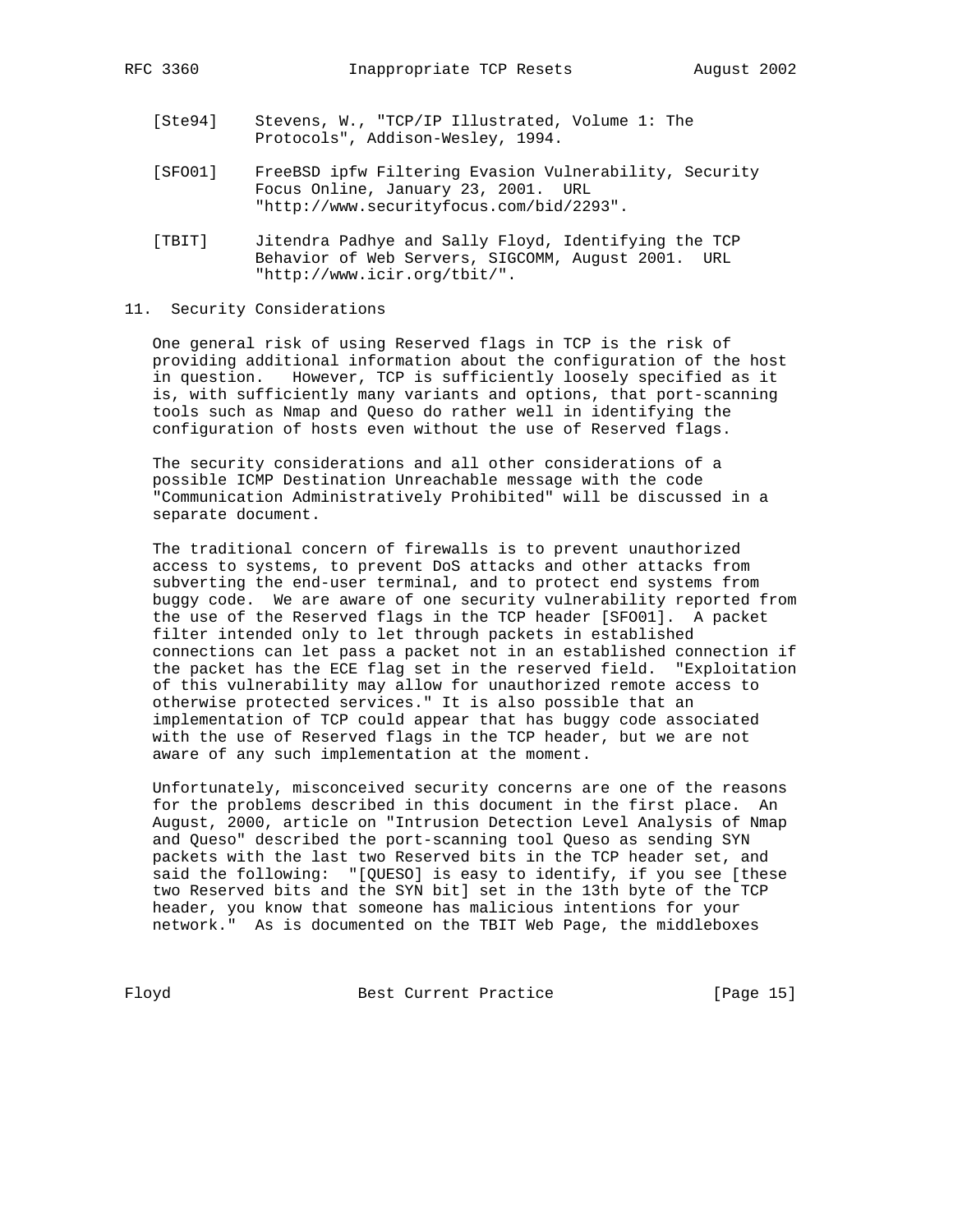that block SYNs using the two ECN-related Reserved flags in the TCP header do not block SYNs using other Reserved flags in the TCP header.

 One lesson appears to be that anyone can effectively "attack" a new TCP function simply by using that function in their publicly available port-scanning tool, thus causing middleboxes of all kinds to block the use of that function.

Floyd Best Current Practice [Page 16]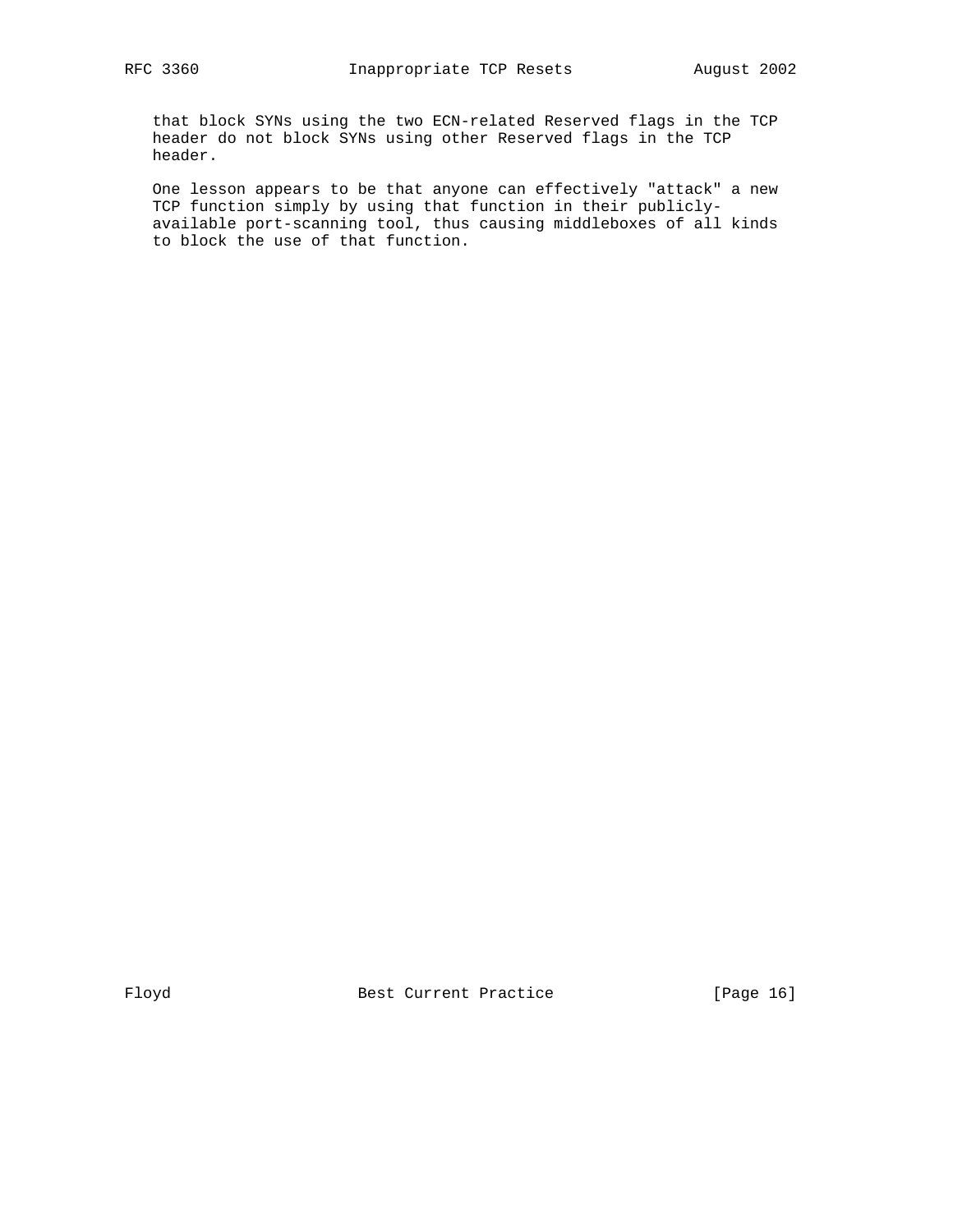12. Appendix: The Complications of Modifying Packet Headers

 In this section we first show that if the ECN-related flags in the TCP header aren't zeroed in the initial SYN packet from Host A to Host B, but are zeroed in the responding SYN/ACK packet from Host B to Host A, the consequence could be to subvert end-to-end congestion control for this connection.

 Assume that the ECN-setup SYN packet from Host A is received by Host B, but the ECN-setup SYN/ACK from Host B is modified by a firewall in the network to a non-ECN-setup SYN/ACK, as in Figure 3 below. RFC 3168 does not specify that the ACK packet in any way should echo the TCP flags received in the SYN/ACK packet, because it had not occurred to the designers that these flags would be modified within the network.

Host A Firewall or router Host B ----------------------------------------------------------------- Sends ECN-setup SYN ----------------> Receives ECN-setup SYN <- Sends ECN-setup SYN/ACK <- Firewall zeros flags Receives non-ECN-setup SYN/ACK Sends ACK and data ----------------> Receives ACK and data <- Sends data packet with ECT <- Router sets CE Receives data packet with ECT and CE

Figure 3: ECN-related flags in SYN/ACK packet cleared in network.

 Following RFC 3168, Host A has received a non-ECN-setup SYN/ACK packet, and must not set ECT on data packets. Host B, however, does not know that Host A has received a non-ECN-setup SYN/ACK packet, and Host B may set ECT on data packets. RFC 3168 does not require Host A to respond properly to data packets received from Host B with the ECT and CE codepoints set in the IP header. Thus, the data sender, Host B, might never be informed about the congestion encountered in the network, thus violating end-to-end congestion control.

 Next we show that if the ECN-related flags in the TCP header are not zeroed in either the SYN or the SYN/ACK packet, but the firewall does zero these flags in later packets in that TCP connection, this could also have the unintended consequence of subverting end-to-end congestion control for this connection. Figure 4 shows this scenario.

Floyd Best Current Practice [Page 17]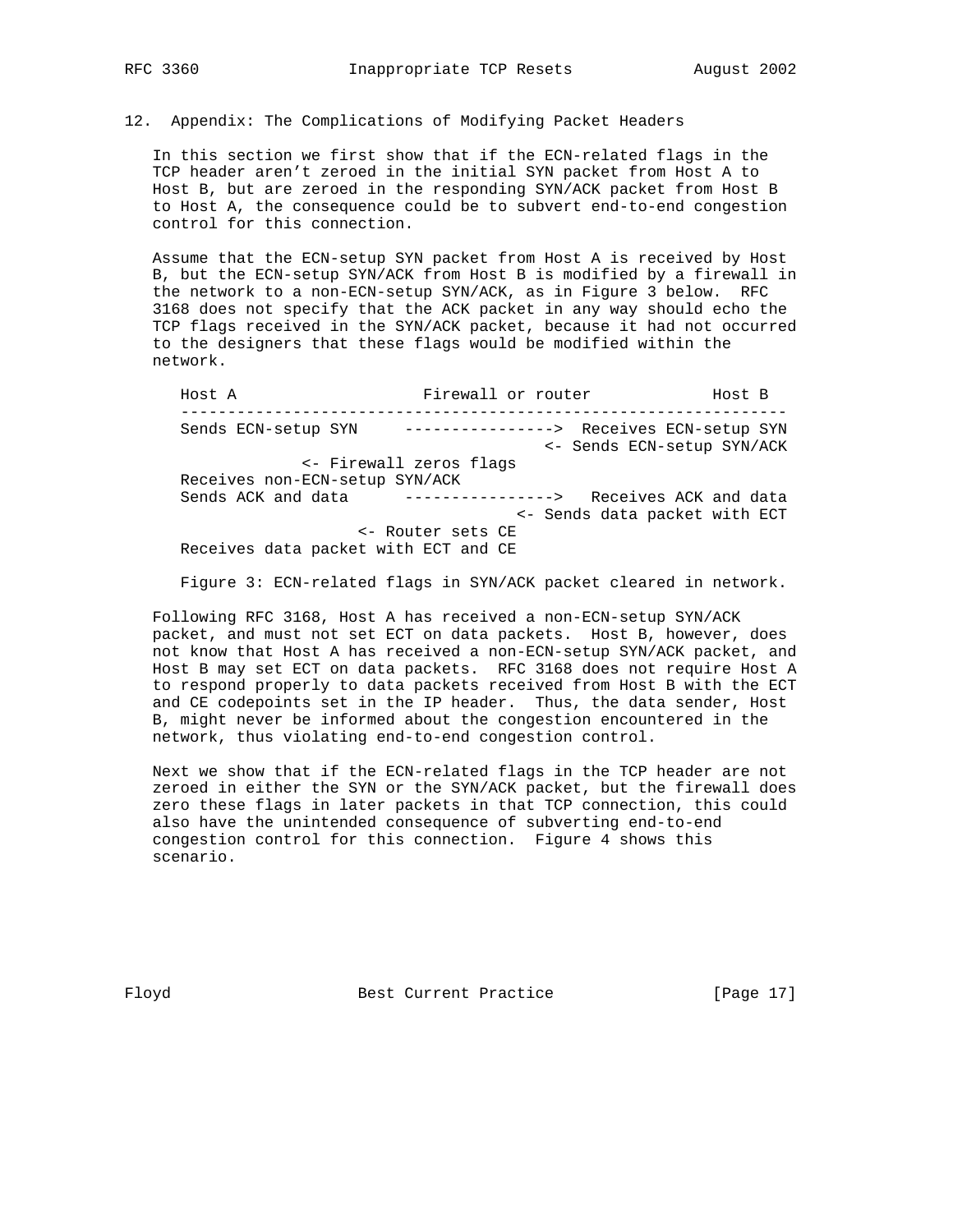Host A Firewall or router Host B ----------------------------------------------------------------- Sends ECN-setup SYN ----------------> Receives ECN-setup SYN Receives ECN-setup SYN/ACK <------------ Sends ECN-setup SYN/ACK Sends ACK and data ----------------> Receives ACK and data <- Sends data packet with ECT <- Router sets CE Receives data packet with ECT and CE Sends ACK with ECE -> Firewall resets ECE -> Receives plain ACK

Figure 4: ECN-related flags in ACK packet cleared in network.

 The ECN-related flags are not changed by the network in the ECN-setup SYN and SYN/ACK packets for the scenario in Figure 4, and both end nodes are free to use ECN, and to set the ECT flag in the ECN field in the IP header. However, if the firewall clears the ECE flag in the TCP header in ACK packets from Node A to Node B, then Node B will never hear about the congestion that its earlier data packets encountered in the network, thus subverting end-to-end congestion control for this connection.

 Additional complications will arise when/if the use of the ECN nonce in TCP becomes standardized in the IETF [RFC3168], as this could involve the specification of an additional flag from the TCP Reserved field for feedback from the TCP data receiver to the TCP data sender. The primary motivation for the ECN nonce is to allow mechanisms for the data sender to verify that network elements are not erasing the CE codepoint, and that data receivers are properly reporting to the sender the receipt of packets with the CE codepoint set.

13. IANA Considerations

There are no IANA considerations in this document.

14. Author's Address

 Sally Floyd ICIR (ICSI Center for Internet Research)

 Phone: +1 (510) 666-2989 EMail: floyd@icir.org URL: http://www.icir.org/floyd/

Floyd Best Current Practice [Page 18]